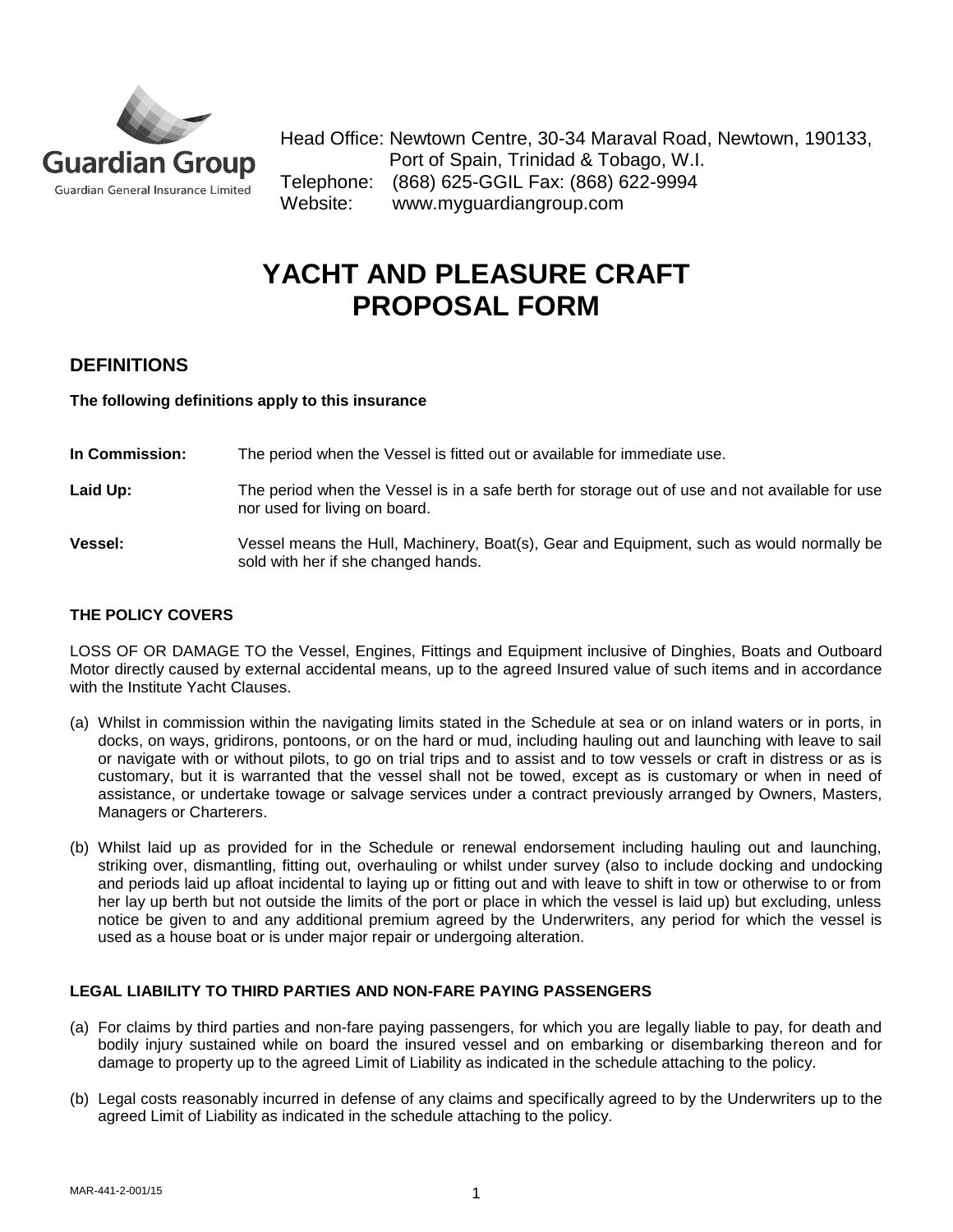# **EACH OF THESE QUESTIONS MUST BE ANSWERED COMPLETELY**

### **A. DETAILS OF PROPOSER**

| <b>PLEASE</b><br><b>USE</b><br><b>BLOCK</b><br>LETTERS |                                                                                                                | Names of Proposer (s) / Company Letter and the control of the control of the control of the control of the control of the control of the control of the control of the control of the control of the control of the control of |              |                                     |                                      |  |  |  |  |  |  |  |  |
|--------------------------------------------------------|----------------------------------------------------------------------------------------------------------------|--------------------------------------------------------------------------------------------------------------------------------------------------------------------------------------------------------------------------------|--------------|-------------------------------------|--------------------------------------|--|--|--|--|--|--|--|--|
|                                                        |                                                                                                                |                                                                                                                                                                                                                                |              |                                     |                                      |  |  |  |  |  |  |  |  |
|                                                        |                                                                                                                | Profession/Occupation                                                                                                                                                                                                          |              |                                     |                                      |  |  |  |  |  |  |  |  |
|                                                        |                                                                                                                |                                                                                                                                                                                                                                |              |                                     |                                      |  |  |  |  |  |  |  |  |
|                                                        |                                                                                                                | Email <u>Communications and the communications</u> of the communications of the communications of the communications of                                                                                                        |              |                                     |                                      |  |  |  |  |  |  |  |  |
|                                                        |                                                                                                                | Telephone Nos.                                                                                                                                                                                                                 |              |                                     |                                      |  |  |  |  |  |  |  |  |
| 1.                                                     |                                                                                                                | Are you a member of any Yacht Club or related Association?                                                                                                                                                                     |              | YES <b>D</b>                        | NO <sub>II</sub>                     |  |  |  |  |  |  |  |  |
| 2.                                                     |                                                                                                                |                                                                                                                                                                                                                                |              |                                     |                                      |  |  |  |  |  |  |  |  |
| 3.                                                     |                                                                                                                | Will anyone under the age of 18 operate the vessel at any time?                                                                                                                                                                |              | YES O                               | NO O                                 |  |  |  |  |  |  |  |  |
|                                                        |                                                                                                                |                                                                                                                                                                                                                                |              |                                     |                                      |  |  |  |  |  |  |  |  |
| 4.                                                     |                                                                                                                | Have you ever had any accidents or made any insurance claims during<br>the last five (5) years in connection with any vessel you sailed or owned?                                                                              |              | YES O                               | NO <sub>II</sub>                     |  |  |  |  |  |  |  |  |
|                                                        |                                                                                                                | If 'YES', please state details and upon which company claim(s) was/were made _________________________________                                                                                                                 |              |                                     |                                      |  |  |  |  |  |  |  |  |
| 5.                                                     |                                                                                                                | Do you have any professional or other crew (including the primary operator) employed on<br>a permanent or other basis?                                                                                                         |              | YES <b>D</b>                        | NO <sub>II</sub>                     |  |  |  |  |  |  |  |  |
|                                                        |                                                                                                                |                                                                                                                                                                                                                                |              |                                     |                                      |  |  |  |  |  |  |  |  |
| 6.                                                     | Has any insurer or underwriter ever                                                                            |                                                                                                                                                                                                                                |              |                                     |                                      |  |  |  |  |  |  |  |  |
|                                                        |                                                                                                                | (a) declined your proposal?                                                                                                                                                                                                    |              | YES <b>D</b>                        | NO <sub>II</sub>                     |  |  |  |  |  |  |  |  |
|                                                        |                                                                                                                | (b) increased your premium?<br>(c) increased your excess?                                                                                                                                                                      |              | $YES$ $\square$<br>YES <sub>D</sub> | NO <sub>II</sub><br>NO <sub>II</sub> |  |  |  |  |  |  |  |  |
|                                                        |                                                                                                                | (d) refused to renew your policy?                                                                                                                                                                                              |              | YES <b>D</b>                        | NO <sub>II</sub>                     |  |  |  |  |  |  |  |  |
|                                                        |                                                                                                                | (e) cancelled your policy?                                                                                                                                                                                                     | YES <b>D</b> | NO <sub>II</sub>                    |                                      |  |  |  |  |  |  |  |  |
|                                                        | If 'YES' to any of these, please state the reasons, together with the Insurance Company ______________________ |                                                                                                                                                                                                                                |              |                                     |                                      |  |  |  |  |  |  |  |  |
| 7.                                                     |                                                                                                                | Do you propose to enter the vessel in any competition?                                                                                                                                                                         |              | YES <b>D</b>                        | NO <sub>II</sub>                     |  |  |  |  |  |  |  |  |
|                                                        |                                                                                                                |                                                                                                                                                                                                                                |              |                                     |                                      |  |  |  |  |  |  |  |  |
| В.                                                     |                                                                                                                | <b>DETAILS OF VESSEL</b>                                                                                                                                                                                                       |              |                                     |                                      |  |  |  |  |  |  |  |  |
| 8.                                                     | (a)                                                                                                            |                                                                                                                                                                                                                                |              |                                     |                                      |  |  |  |  |  |  |  |  |
|                                                        | (b)                                                                                                            |                                                                                                                                                                                                                                |              |                                     |                                      |  |  |  |  |  |  |  |  |
|                                                        | (c)                                                                                                            |                                                                                                                                                                                                                                |              |                                     |                                      |  |  |  |  |  |  |  |  |
|                                                        | (d)                                                                                                            |                                                                                                                                                                                                                                |              |                                     |                                      |  |  |  |  |  |  |  |  |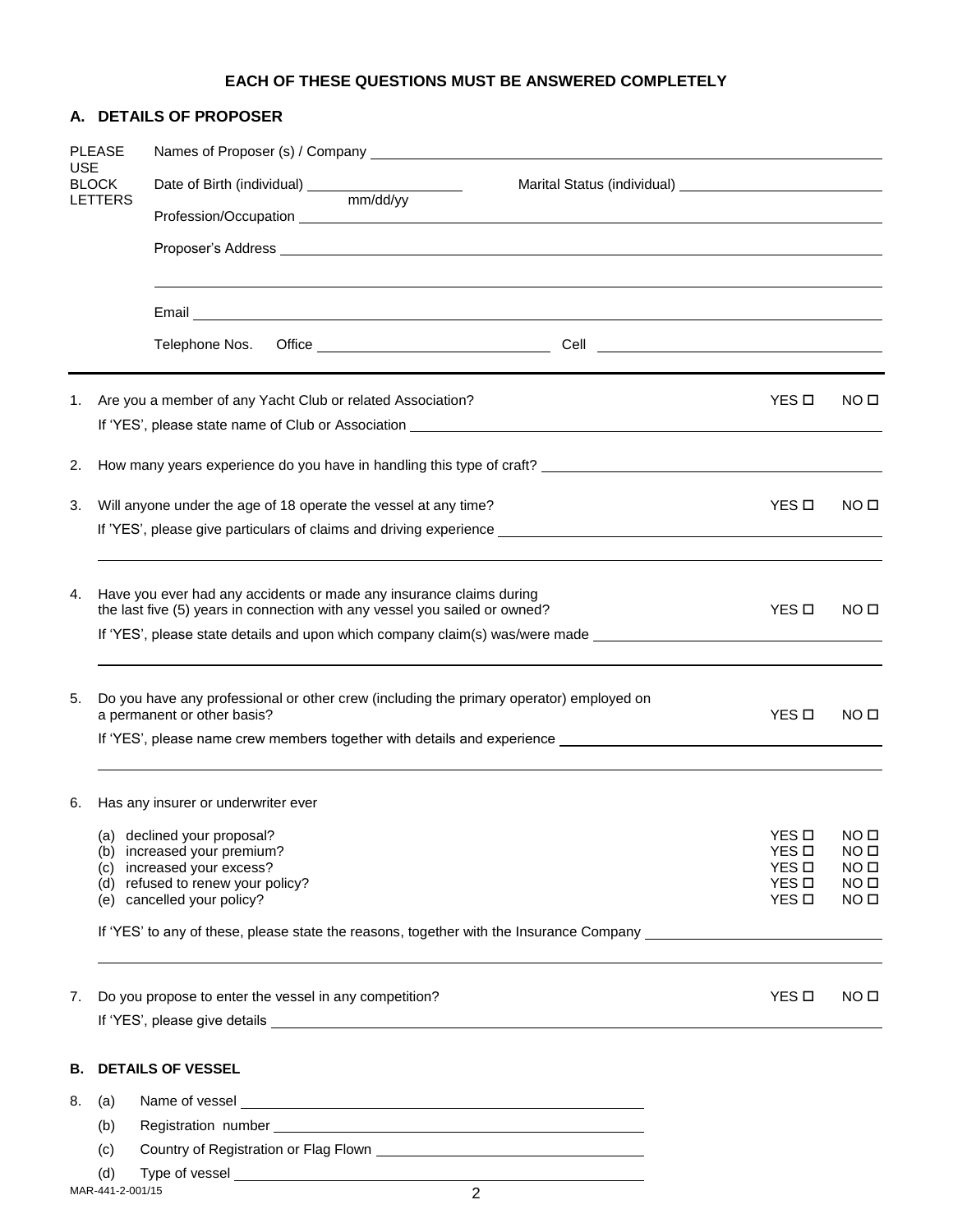|      | (e) |                                                                                                                                                                   |               |                         |                                             |      |                            |        |                                                                                                                                                                                                                                                                                                                     |                  |
|------|-----|-------------------------------------------------------------------------------------------------------------------------------------------------------------------|---------------|-------------------------|---------------------------------------------|------|----------------------------|--------|---------------------------------------------------------------------------------------------------------------------------------------------------------------------------------------------------------------------------------------------------------------------------------------------------------------------|------------------|
|      | (f) | Material of Hull                                                                                                                                                  | Wood □        |                         | Steel $\square$                             |      | Fibreglass $\square$       |        | Combination $\square$                                                                                                                                                                                                                                                                                               |                  |
|      | (g) | Condition of vessel                                                                                                                                               | New $\square$ |                         | Good <b>O</b>                               |      | Fair                       | $\Box$ | Poor                                                                                                                                                                                                                                                                                                                | $\Box$           |
|      |     |                                                                                                                                                                   |               |                         |                                             |      |                            |        |                                                                                                                                                                                                                                                                                                                     |                  |
|      |     |                                                                                                                                                                   |               |                         |                                             |      |                            |        |                                                                                                                                                                                                                                                                                                                     |                  |
|      |     |                                                                                                                                                                   |               |                         |                                             |      |                            |        |                                                                                                                                                                                                                                                                                                                     |                  |
|      |     | NOTE: Special conditions will apply when the maximum design speed exceeds 17 knots per hour (20 mph)                                                              |               |                         |                                             |      |                            |        |                                                                                                                                                                                                                                                                                                                     |                  |
|      |     | 12. Dimensions of vessel                                                                                                                                          | (a)           |                         |                                             |      |                            |        |                                                                                                                                                                                                                                                                                                                     |                  |
|      |     |                                                                                                                                                                   | (b)           |                         |                                             |      |                            |        |                                                                                                                                                                                                                                                                                                                     |                  |
|      |     |                                                                                                                                                                   | (c)           |                         |                                             |      |                            |        |                                                                                                                                                                                                                                                                                                                     |                  |
|      |     | 13. Details of motor(s)                                                                                                                                           | (a)           |                         |                                             |      |                            |        |                                                                                                                                                                                                                                                                                                                     |                  |
|      |     |                                                                                                                                                                   | (c)           |                         |                                             |      |                            |        |                                                                                                                                                                                                                                                                                                                     |                  |
|      |     |                                                                                                                                                                   | (e)           |                         |                                             |      |                            |        |                                                                                                                                                                                                                                                                                                                     |                  |
|      |     |                                                                                                                                                                   | (g)           |                         | Inboard/Outboard                            |      |                            |        |                                                                                                                                                                                                                                                                                                                     |                  |
|      |     | 14. Date vessel purchased                                                                                                                                         |               | mm/dd/yy                |                                             |      | Price paid \$              |        |                                                                                                                                                                                                                                                                                                                     |                  |
|      |     | 15. Present value of vessel                                                                                                                                       | (a)           |                         | Hull, Inboard Engines, Machinery & Fittings |      |                            |        |                                                                                                                                                                                                                                                                                                                     |                  |
|      |     |                                                                                                                                                                   | (b)           | Dinghies & Boats        |                                             |      |                            |        | $\frac{1}{2}$ $\frac{1}{2}$ $\frac{1}{2}$ $\frac{1}{2}$ $\frac{1}{2}$ $\frac{1}{2}$ $\frac{1}{2}$ $\frac{1}{2}$ $\frac{1}{2}$ $\frac{1}{2}$ $\frac{1}{2}$ $\frac{1}{2}$ $\frac{1}{2}$ $\frac{1}{2}$ $\frac{1}{2}$ $\frac{1}{2}$ $\frac{1}{2}$ $\frac{1}{2}$ $\frac{1}{2}$ $\frac{1}{2}$ $\frac{1}{2}$ $\frac{1}{2}$ |                  |
|      |     |                                                                                                                                                                   | (c)           | Outboard Motor(s)       |                                             |      |                            |        |                                                                                                                                                                                                                                                                                                                     |                  |
|      |     |                                                                                                                                                                   |               |                         |                                             |      | <b>Total Insured Value</b> | \$     |                                                                                                                                                                                                                                                                                                                     |                  |
|      |     | NOTE: All Dinghies and Boats MUST be permanently marked with the name of the parent vessel.                                                                       |               |                         |                                             |      |                            |        |                                                                                                                                                                                                                                                                                                                     |                  |
|      |     | 16. Other Items                                                                                                                                                   | (a)           | <b>Personal Effects</b> |                                             |      |                            |        | <u> 1980 - Jan Stein Stein Stein Stein Stein Stein Stein Stein Stein Stein Stein Stein Stein Stein Stein Stein S</u>                                                                                                                                                                                                |                  |
|      |     |                                                                                                                                                                   | (b)           | Trailer                 |                                             |      |                            | \$     |                                                                                                                                                                                                                                                                                                                     |                  |
|      |     | The amount recoverable for Personal Effects is limited to the amount stated in the schedule. Any item above<br>\$1,000.00 in value must be specifically declared. |               |                         | <b>Specified Personal Effects</b>           |      |                            |        |                                                                                                                                                                                                                                                                                                                     |                  |
| Item |     |                                                                                                                                                                   |               | Value                   |                                             | Item |                            |        |                                                                                                                                                                                                                                                                                                                     | Value            |
|      |     |                                                                                                                                                                   |               |                         |                                             |      |                            |        |                                                                                                                                                                                                                                                                                                                     |                  |
|      |     |                                                                                                                                                                   |               |                         |                                             |      |                            |        | <b>Limit of Liability</b>                                                                                                                                                                                                                                                                                           |                  |
|      |     | 17. Legal Liability to Third Parties and Non-Fare Paying Passengers                                                                                               |               |                         |                                             |      |                            |        |                                                                                                                                                                                                                                                                                                                     |                  |
|      |     | <b>C. GENERAL QUESTIONS</b>                                                                                                                                       |               |                         |                                             |      |                            |        |                                                                                                                                                                                                                                                                                                                     |                  |
|      |     | 18. Period of Insurance                                                                                                                                           | from          |                         | mm/dd/yy                                    |      | to                         |        | mm/dd/yy                                                                                                                                                                                                                                                                                                            |                  |
|      |     | 19. Do you wish to cover the vessel for                                                                                                                           |               |                         |                                             | (a)  | <b>Full Cover</b>          |        | $\Box$                                                                                                                                                                                                                                                                                                              |                  |
|      |     |                                                                                                                                                                   |               |                         |                                             | (b)  | <b>Total Loss Only</b>     |        | $\Box$                                                                                                                                                                                                                                                                                                              |                  |
|      |     |                                                                                                                                                                   |               |                         |                                             |      |                            |        |                                                                                                                                                                                                                                                                                                                     |                  |
|      |     | Additionally, do you wish to include cover for                                                                                                                    |               |                         |                                             | (a)  | Road Transit Risks         |        | YES □                                                                                                                                                                                                                                                                                                               | NO <sub>II</sub> |
|      |     |                                                                                                                                                                   |               |                         |                                             |      | (b) War and Strikes        |        | YES D                                                                                                                                                                                                                                                                                                               | NO <sub>0</sub>  |